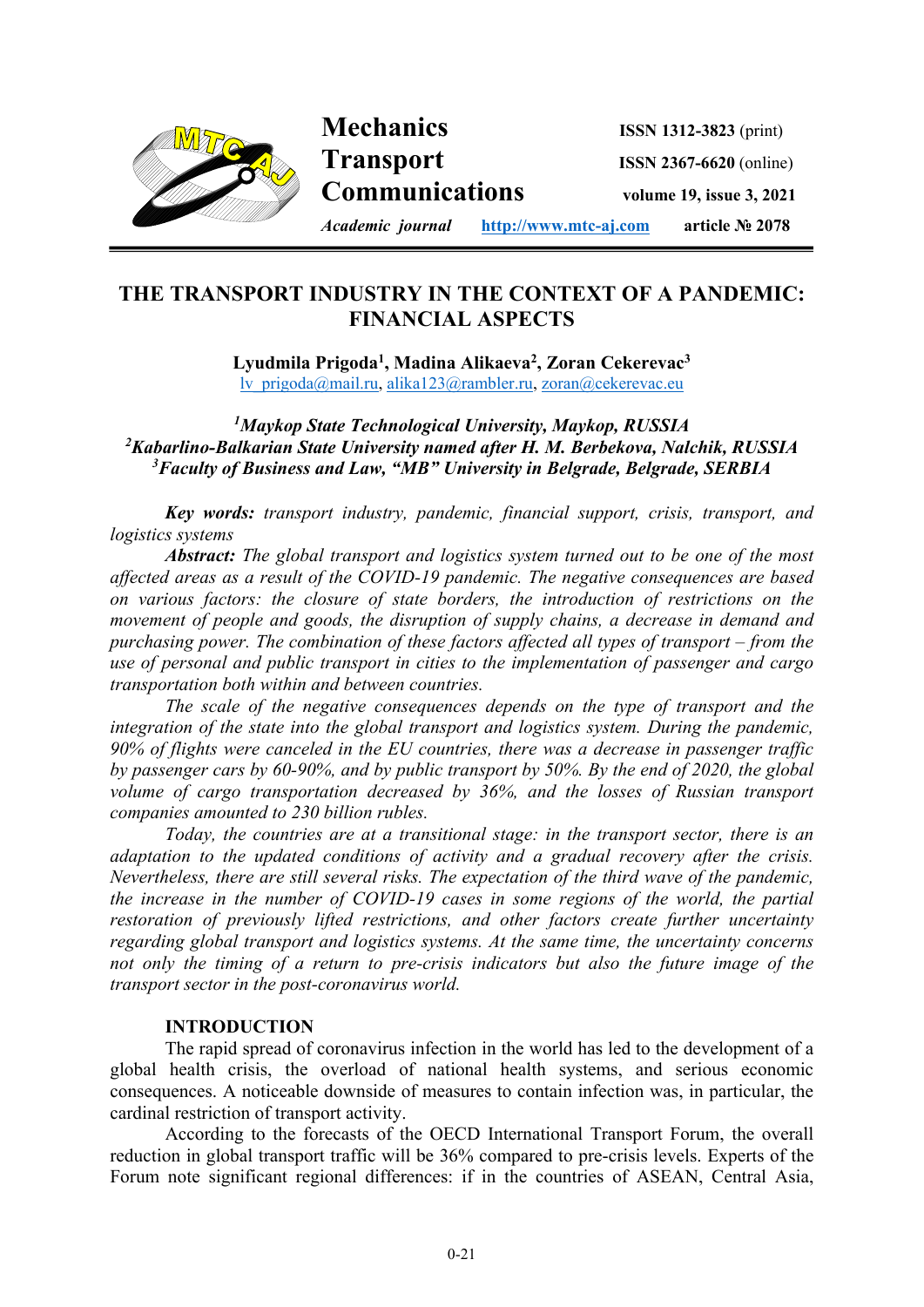Russia, and India, transport traffic will be reduced by more than half, then in the case of China the drop will not exceed 25%, while in Europe and the United States it will be at the level of 40%.

### **THE IMPACT OF THE PANDEMIC ON THE TRANSPORT SECTOR: GLOBAL TRENDS**

Transportation of commercial goods by air is traditionally the least common due to the high cost. At the same time, for example, air freight rates across the Pacific Ocean increased by an average of three times by the end of March 2020, and in some periods – up to five times due to the cancellation of most flights, since cargo compartments of ordinary passenger aircraft are used for the transportation of commercial cargo in 45-50% of cases. If, on average, the values of the cost of air freight usually range from 3-4 dollars. Against the background of the hype demand for personal protective equipment, which has become the main type of goods transported by air from Asia to the United States, it reached \$ 20 per kilogram. In the context of a reduction in the number of flights and passengers, airlines resorted to re-equipping aircraft to accommodate commercial cargo in the cabin, and not just in the luggage compartment.[3]

At the same time, unlike commercial cargo transportation, air transport accounts for the main share of international passenger traffic, and the introduction of restrictive measures by governments and the closure of borders has had a significant negative economic effect on airlines, incomparable with other modes of transport.

According to the forecasts of the Joint Research Center of the European Commission, considering the volume of the global passenger air transportation market, only the economic losses of the airlines themselves due to the inability to continue operations during the pandemic will lead to a reduction in global GDP by 1.67% by the end of the year, without taking into account indirect consequences for the economy. The reduction of jobs related to the air transportation sector is also estimated on a large scale, which may reach 30 million places (with a total of 65.5 million). [3]

According to the Flightradar24 application, in April 2020, an average of 69.6 thousand flights per day was recorded worldwide, which is 62% less than in April 2019. The number of commercial flights decreased by 73%.

Other transport industries feel a little more confident in the conditions of the crisis. According to experts, in the current conditions, a promising opportunity opens for the transportation of goods from China to Europe by rail: taking into account the significantly increased terms of cargo delivery by sea and the increase in the cost of air freight, many companies may choose to use the railway network, which is significantly less affected by restrictive measures. Many enterprises have started to change motor transport to rail transport – this is a global trend. Railway carriers are mentioned in the list of those to whom the pandemic has given new opportunities.

#### **THE RESULTS OF THE PANDEMIC IN RUSSIA: THE TRANSPORT SECTOR**

The transport sector is the most affected in absolute numbers in Russia.

It accounts for 1.27 trillion rubles or 2⁄3 of all losses of infrastructure companies. The share of the sphere's losses among the entire infrastructure is 66%. This, in our opinion, is due to the stabilization of the situation and the milder influence of new restrictions. (Figure 1)

In the transport sector, the main "generator" of losses is still the companies working with the air transportation infrastructure. Due to the countries closed to direct flights and low passenger flows on domestic airlines, the industry received about 713 billion rubles or about 42.5% of annual revenue. Of these funds, 113 billion rubles fell on airports, the remaining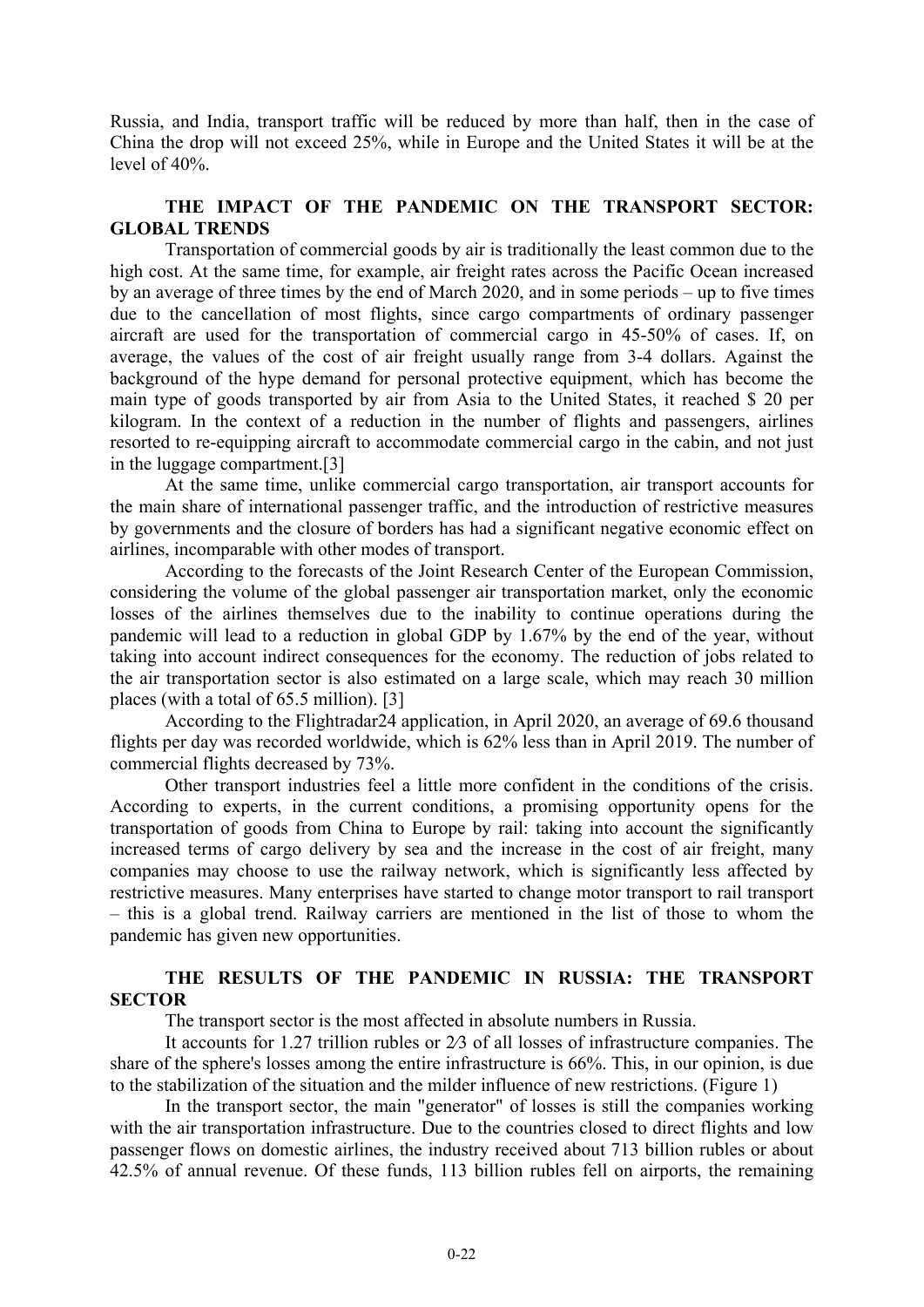600 billion rubles - on airlines. On average, the industry continued to lose 40-45 billion rubles a month from the loss of revenue. (Figure 2)



**Fig. 1 Distribution of infrastructure losses in Russia in revenue in 2020 [1]** млрд руб



The range of countries with which regular flights were resumed after the first wave of diseases was narrow. At the end of December, it was possible to get to only 12 states without transfers, and the communication with the UK, which was opened in August, was suspended in December due to the discovery of a new coronavirus mutation, and this restriction was extended until at least the beginning of February. In general, Russians are allowed to enter more than 30 countries of the world, but not all of them have now been restored to regular flights.

The partial opening of borders with other countries at the end of July did not significantly change the situation with the loading of international airlines. Passenger traffic at Russian airports in this segment, even in the best months since the beginning of the pandemic — in September and October — was 80% lower compared to the same periods of the previous year. And in November, the drop on international lines was 85% compared to November 2019.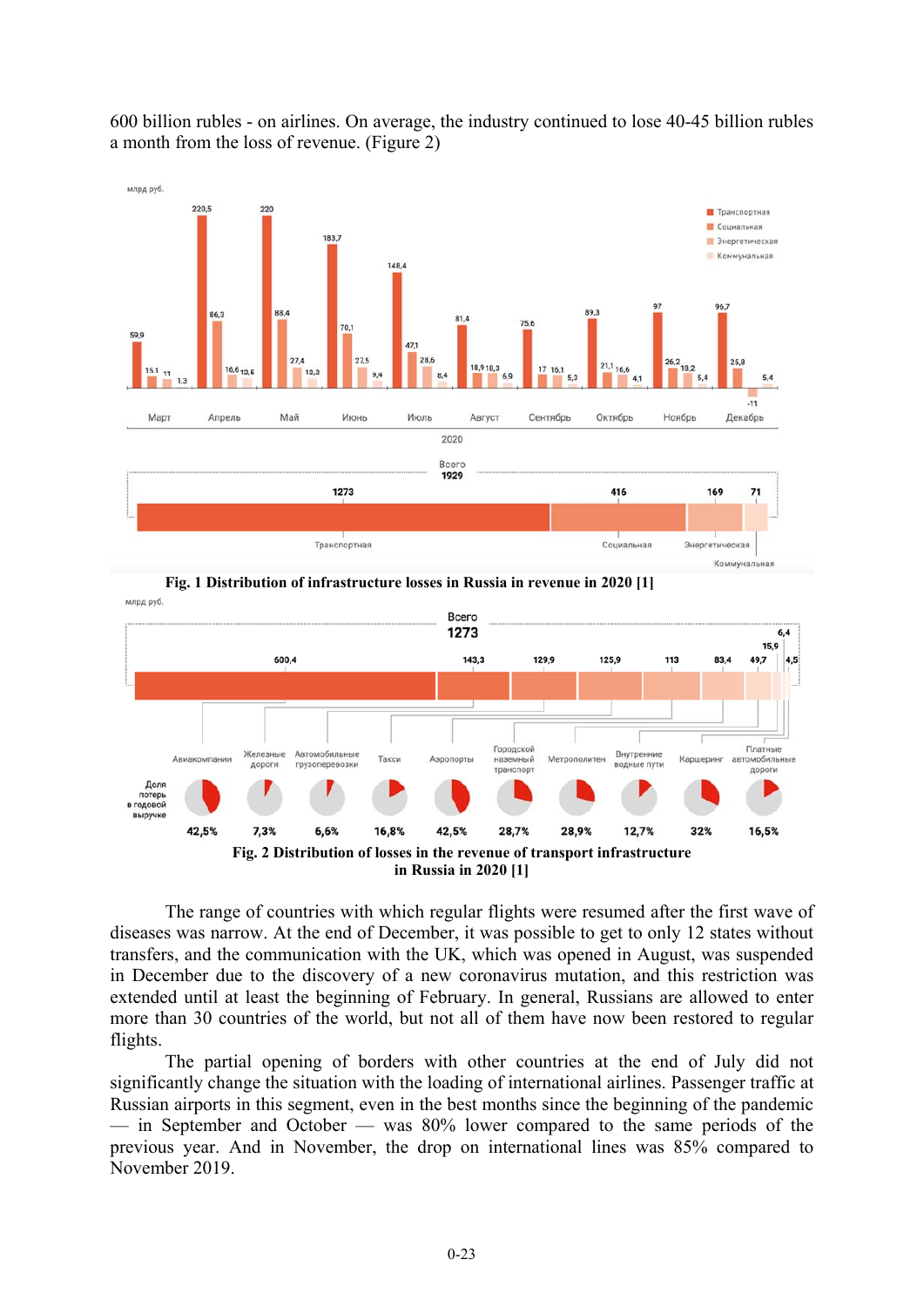The restriction on flights abroad during the holiday season has significantly increased passenger traffic on domestic airlines: so, in August and September 2020, it was higher by 5.4% and 6.5% than in the same months of 2019, respectively. In October and November, the indicators sank again — by 7% and 23% - but even this decrease is not comparable to the collapse of April and May (by 87% and 85%). The recovery of the aviation industry will be closely linked with the resumption of active international flights, but the latter will depend on the pace of vaccination not only in Russia but also abroad. At best, a gradual return to the previous values may begin in the fourth quarter of 2021.[2]



**Fig. 3 Passenger traffic at Russian airports in 2019–2020 [1]** 

The lost revenue of various types of urban transport amounted to more than 265 billion rubles in 2020. The income of public transport (buses, trams, trolleybuses, metro) and the demand for taxi and car-sharing services were influenced by the activity of various social groups.

For example, in November December in Moscow and large regions of Russia, this activity was restricted to pensioners, high school students, students who study remotely, and employees who work remotely. As a result, in these months, the load of public transport was about 20-25% lower than a year ago. In general, these sub spheres have lost about 30% of their annual revenue since the beginning of the pandemic. The exception was the taxi segment, which, after the spring restrictions of 2020, almost half managed to compensate for the lost revenue.

Losses from the pandemic in railway transport by the end of 2020 amounted to 143 billion rubles. They were "smoothed out" by the improvement in the situation with cargo transportation (by the end of the year they began to grow and approach last year's figures), but passenger traffic in at least October and November was lower compared to the same months of 2019 by 22% and 28%, respectively. That is, it fell significantly more than, for example, on domestic airlines.

Indicators in the field of road cargo transportation have significantly decreased.

Their fall in autumn and winter (according to Rosstat, by 10.5-11%) was comparable to what was observed due to the pandemic in the spring early summer  $(12-14.5\%)$ . The volume of losses of the relevant companies by the end of 2020 amounted to about 130 billion rubles, or almost 6.6% of the annual revenue, which, however, is one of the lowest values for all transport sub spheres. [2]

Transportation on inland waterways decreased to a lesser extent, than previously predicted in the industry (there, in particular, they promised an almost 75% drop in passenger traffic). According to the Analytical Division of the InfraONE Group of companies, in 2020, about 32-33% fewer passengers were transported than a year earlier, and about 8.5% less cargo. This led to a loss of revenue in the industry in the amount of almost 16 billion rubles.

We believe that the situation in these transport sub spheres will slowly improve in the coming months. After the removal of the coronavirus threat, the recovery of revenue in urban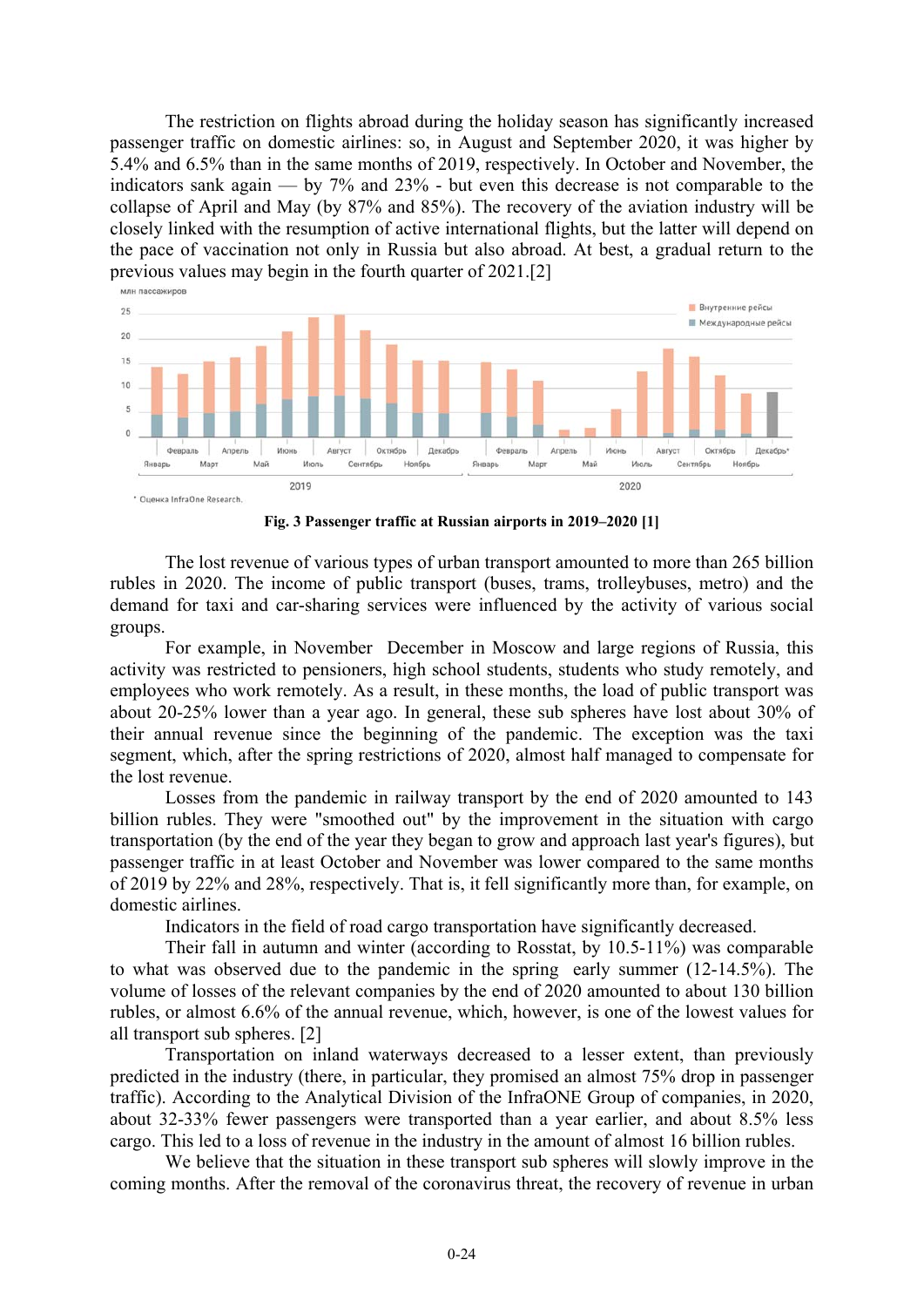public transport will occur, in our opinion, in less than a couple of months, and for other types of transport, it may take from one to three quarters.

### **CONCLUSION**

The transport industry, being a significant sphere of the global economy, has not escaped the large-scale negative effects associated with the spread of the COVID-19 coronavirus infection in the world. International passenger traffic, the main share of which is accounted for by air transport, has experienced an unprecedented decline due to the closure of State borders and the introduction of other restrictive measures by Governments that have made it impossible for carriers to operate regularly. This led not only to financial losses for the carriers themselves but also to a serious reduction of jobs in the sector with further socioeconomic consequences.

The impact of the pandemic on the cargo transportation sector turned out to be largely indirect and was mainly expressed in a reduction in demand for the services of transport companies due to the slowdown in global economic activity. As the economy recovers, there is also a stabilization in the international transport market.

At the same time, transport companies were tasked with ensuring the delivery of medical goods, personal protective equipment, and other vital goods in the conditions of shortage that developed in the first months of the pandemic. The current situation contributes to the growth of demand for alternative options for cargo transportation, such as rail transport, which were previously not actively used for economic reasons, but may receive new development opportunities.<sup>[4]</sup>

The development of measures to recover from COVID-19 and eliminate the consequences of the crisis can affect the evolution in the transport sector and make the need for improved transport management and the development of innovative ideas even more urgent. The need to stimulate innovation in the field of mobile applications and services will increase. At the same time, there is a risk of a decline in both private and public investment in transport innovations due to a shift in priorities towards healthcare or limited resources.

The transport industry, along with the hotel and tourism industry, was most affected by the crisis, but as the global movement of goods and people resumes, the situation in these industries will stabilize in the long term.

The pandemic can contribute to a rethinking of the organization of working life, transport, and infrastructure. It provides an opportunity to review not only the methods of work and introduce a remote format, but also to adapt the entire urban infrastructure to the "new normality". The work of public transport will change due to the introduction of mobile applications for route planning, contactless payment, the use of artificial intelligence in the management of transport enterprises.

All these processes require broad support from the state, both in terms of organizational and financial support. Governments develop development programs, allocate subsidies, grants, and give state guarantees for loans to transport companies.

The COVID-19 pandemic can become a starting point for global changes in the field of transport, as it fundamentally changes the established habits and order in this industry. Thus, the period of challenges and threats can be considered as a unique opportunity for the reform and innovative development of the transport sector.